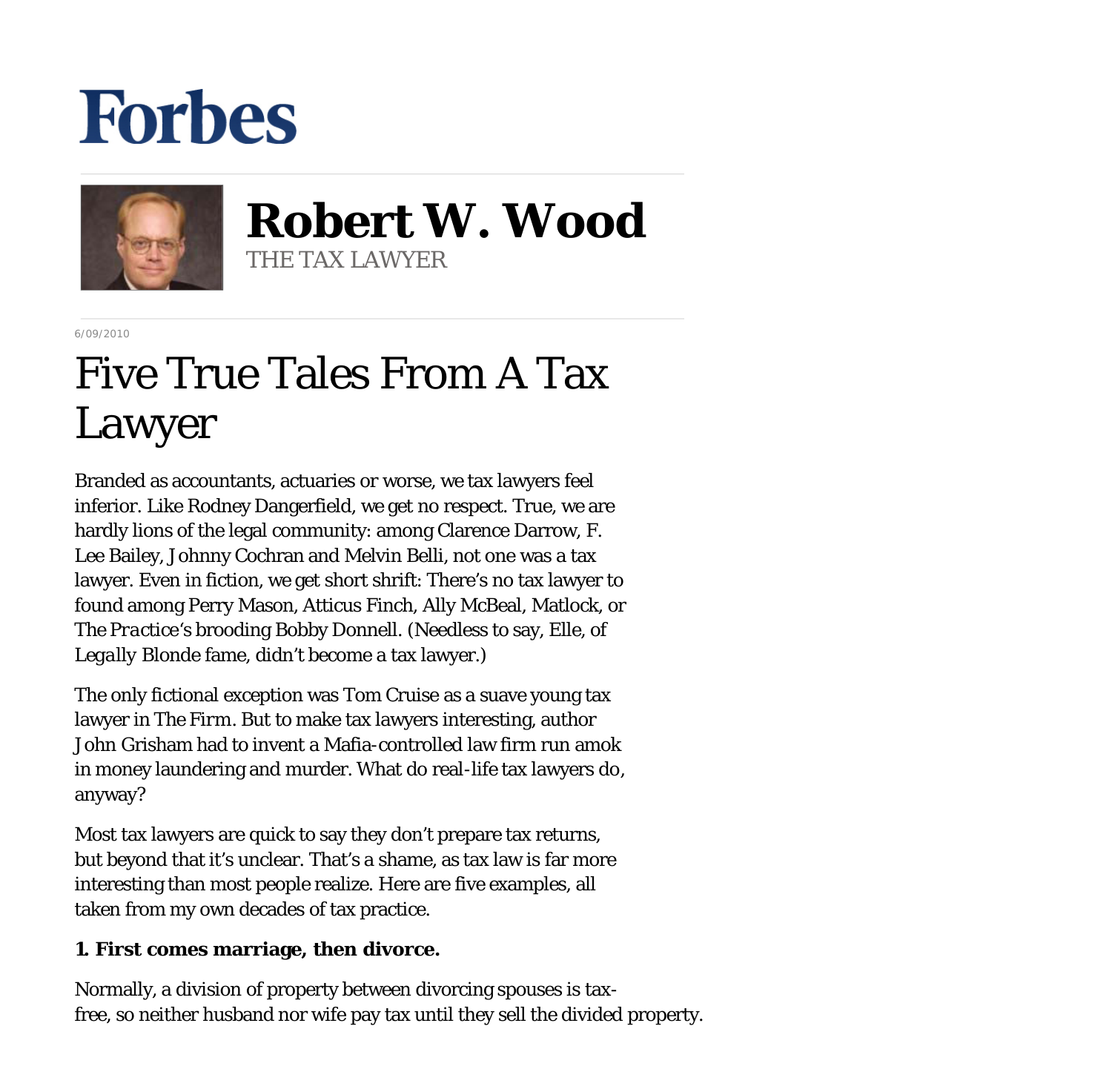(Alimony is deductible to the payer, and taxable to the recipient, but that's another story). But if the couple isn't actually married, you can't take advantage of this tax rule, which is why taxes in "palimony" and cohabitation disputes can be a nightmare.

Mary and Bob were divorcing and dividing a whopping \$100 million of highly appreciated stock from the sale of a company he founded. Then a background check revealed that Mary was still married to someone else when she and Bob had tied the knot 10 years earlier.

That "void" marriage meant if they divvied up the stock, one or both would be liable for a whopping tax. As tax lawyers, we had all sorts of elaborate ideas for how to get around this. But sometimes simplest is best; the couple had a quickie marriage so they could immediately get a quickie divorce and divide the stock tax free! (Not surprisingly, the divorce lawyers insisted on an ironclad prenuptial agreement that preserved the terms of the already agreed divorce settlement.)

#### **2. Zoo animals have to eat, too.**

In most states the sales tax isn't applied to food, to lessen the burden of the tax on the poor. A restaurant meal and prepared takeout is usually taxable as is animal or pet food, but not purchases of raw human food. A wholesale produce seller had a contract with San Francisco to deliver fruits and vegetables to city schools, hospitals, and the City Zoo and did so without collecting sales tax. State sales tax auditors hit the wholesaler with a crippling back sales tax bill for produce delivered to the zoo, on the grounds that this was being consumed by animals. (The zoo had human snack bars and a cafeteria, but the wholesaler couldn't show which carrots and bananas were consumed by people and which by other species.)

Efforts to reach a compromise with state auditors failed, so we went to a fullblown hearing with witnesses before the California State Board of Equalization. And we even invited the press–this case had "entertainment" written all over it. Did you know if you tell a supermarket checker the broccoli you are buying is for your dog, the clerk has no way to charge you sales tax? The more we pointed out such contradictions, the sillier the state's position seemed, and the more the press liked it. We won.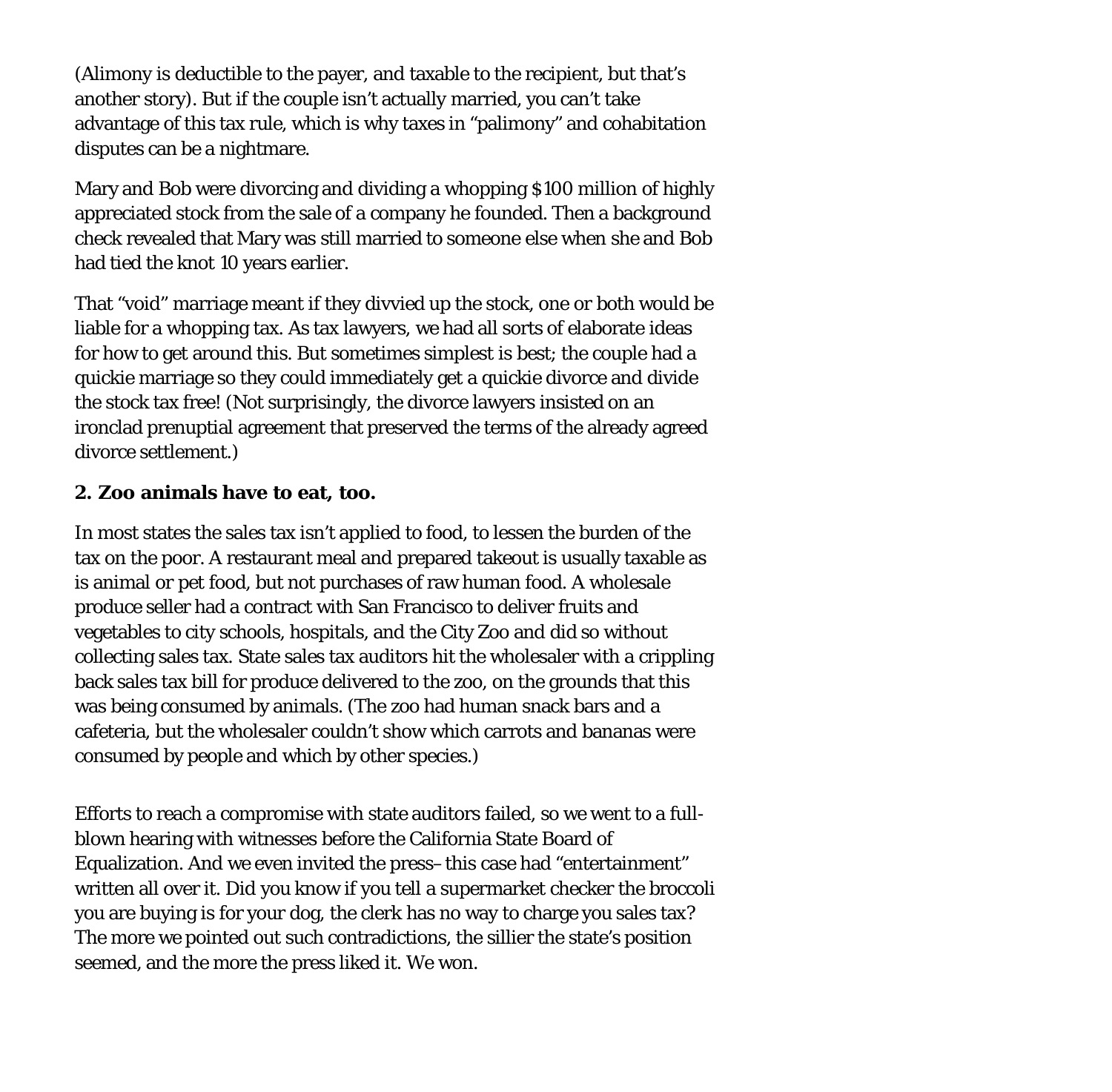#### **3. Wrongful conviction, wrongful taxes.**

Is there any injustice worse than being wrongly convicted of a crime and imprisoned for years? Sometimes such convictions are due to overwhelmed or incompetent public defenders, but some cases involve prosecutors so eager to win they break the law, hiding witnesses or burying evidence. Dozens of Texas inmates have been cleared through DNA tests. Last year Texas passed a law awarding the wrongly convicted \$80,000 in compensation for each year they've lost behind bars. Just this month Ohio legislators voted to speed up payments of \$47,000 a year for each year of wrongful imprisonment.

As these payments grow, it raises an important question: Are they tax[abl](http://www.forbes.com/2010/04/29/tax-legal-damages-employment-injury-personal-finance-robert-wood.html)e? [Recoveries for personal physical injuries ar](http://www.forbes.com/2010/04/29/tax-legal-damages-employment-injury-personal-finance-robert-wood.html)e tax free. Certain other damage awards–say, for back pay or for emotional distress–are taxable. (For "10 Things To Know About Taxes On Damages.")

Many IRS rulings in the past have (sensibly) held that recompense for a loss of liberty (like Japanese-Americans who were interned during World War II) is tax free. In 2007 the IRS revoked all that authority, without taking a position on how these awards should be taxed. A bill introduced in Congress in 2007, the Wrongful Convictions Tax Relief Act, was designed to clarify that wrongful imprisonment awards aren't taxed. But that bill has languished.

Meanwhile, most tax advisors are telling the exonerated to pay tax. I believe that is ridiculous and wrong. It's hard to think of any injury more physical than being denied your physical liberty. As an expert on the taxation of damages (I've written a book on it), I'm telling clients that payment for longterm wrongful imprisonment shouldn't be taxable. I'm willing to go to court if the IRS challenges that position. So far, the IRS hasn't picked up the gauntlet, nor (regrettably) has it issued guidance to clarify the issue.

# **4. Sex and the single church.**

Despite the separation of church and state, the IRS has to acknowledge a church for it to receive a tax exemption. For decades the IRS refused to recognize Scientology as a church. After years of litigation, the IRS eventually relented. Sometimes, though, it's hard to take church claims too seriously.

Take a new and decidedly different spin on religion offered by a group promoting orgies as religious fulfillment. I confess to having a prurient interest in the liturgy and dogma they gave me to review, leading to what they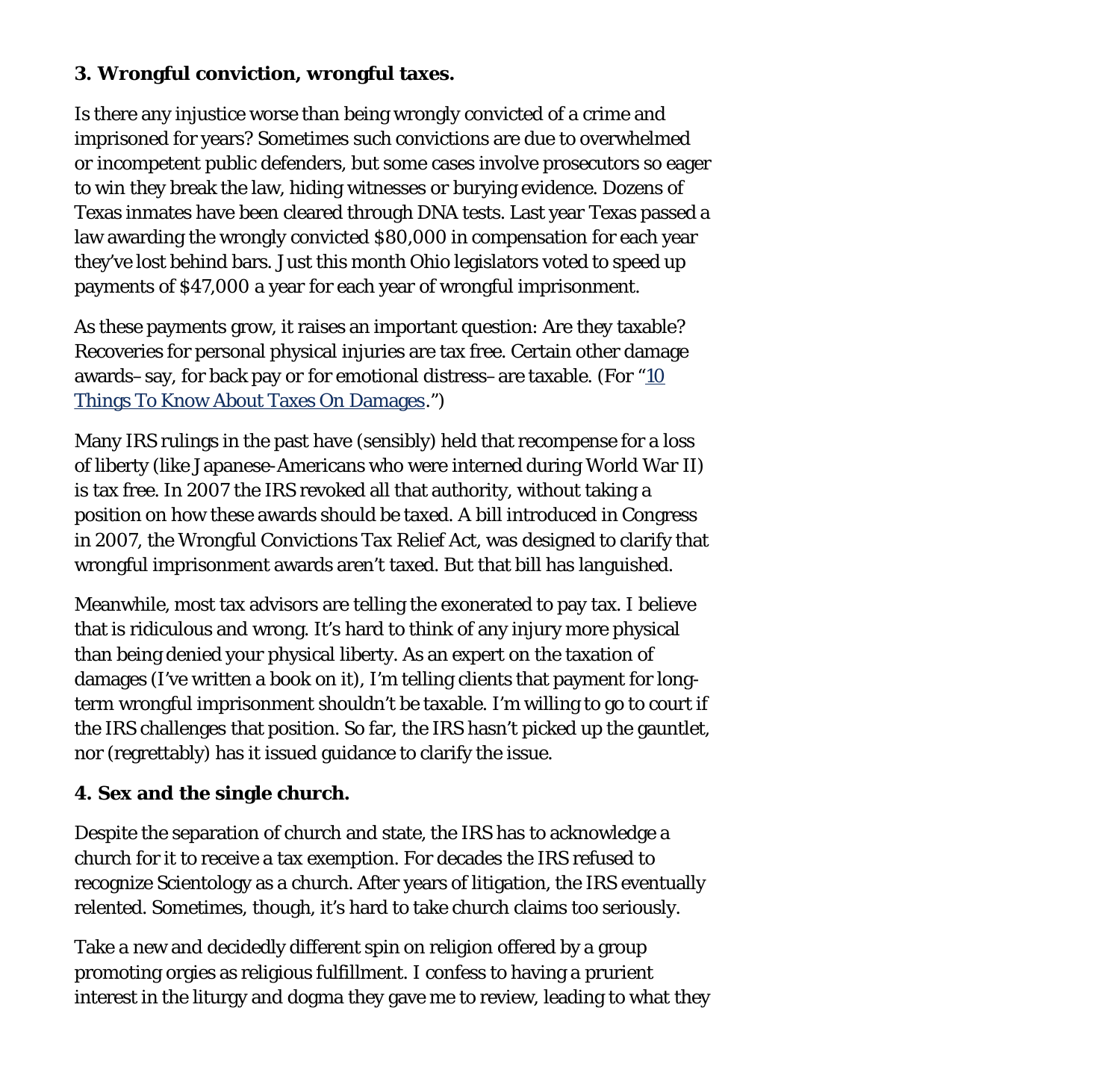hoped would be a ruling from the IRS agreeing they were a church. From what I could tell though (based, I assure you, solely on reading the material they gave me), all they did during their "services" was engage in wild sex that was supposed to energize their religious "icon" at the center of the room–I mean church. We decided not to ask the IRS for a church ruling and go another route.

### **5. Call the moving vans (or the hospital jet).**

Before you sell your company or settle a big lawsuit, it's only natural to tally up how much you'll pay to the IRS and state government. It can be tempting to save 5% to 10% by moving from a state with [a high inco](http://www.forbes.com/2009/06/29/state-income-taxes-personal-finance-highest-rates-2009_slide.htm)me tax, such as California or New York, to one without an income tax, such as Nevada or Florida. (For the 10 highest state income taxes, click here.)

But moves should be permanent, and states often try to collect taxes from those who say they have left. Of many residency cases, a few stick out. Take the aging dowager in New York with kids and grandkids out West. New York had a whopping estate tax, and her advisers were able to get her a private hospital jet to move her out of state before she died. Key legal issues were wheth[er she inte](http://www.forbes.com/2010/02/03/state-estate-tax-laws-personal-finance-2010-map.html)nded to return or not. The case eventually settled, but for a fraction of what New York was trying to collect. (For current state estate taxes, click here.)

Or take the tycoon who left California weeks before his company went public. He took some steps toward a bona fide move correctly, but kept his old residence and left his son there to finish school, and he came back to California too frequently. We hired an investigator to chart every expense he incurred inside and outside California, which made a good case for his un-California connection. It eventually led to a settlement for only 10% of the total tax California wanted.

# **Legally Blonde?**

Tax lawyers may never be swashbuckling fixers ala Michael Clayton. But what we do is interesting and fundamental. More brain than brawn, we dive into the nooks and crannies of the tax law–no one likes to pay more than he has to. President John F. Kennedy admonished that "the phrase 'it's deductible' should pass from our scene," but 50 years later it's unlikely it ever will. After all, as Winston Churchill put it: "There i[s no such thing as a g](http://www.woodporter.com/)ood tax."